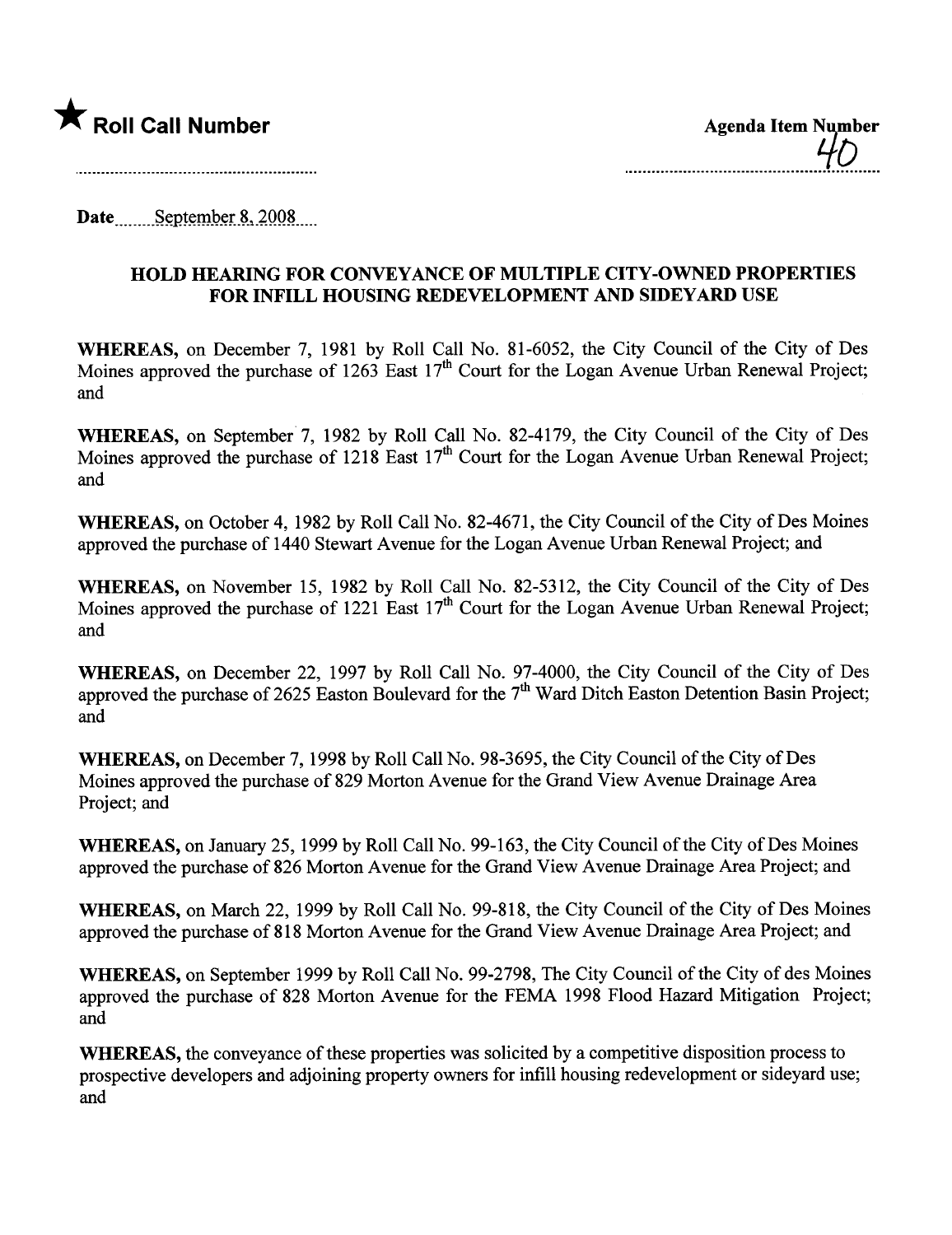

Date September 8, 2008

WHEREAS, on, August 25,2008, by Roll Call No. 08-1501, it was duly resolved by the City Council that the proposed conveyance of real property be set down for hearing on September 8, 2008, at 5:00 p.m., in the City Council Chambers; and

WHEREAS, due notice of said proposal to convey this public real property was given as provided by law, setting forth the time and place for hearing on said proposal; and

WHREAS, in accordance with City Council direction, those interested in these proposed conveyances, both for and against, have been given an opportnity to be heard with respect thereto and have presented their views to the City CounciL.

NOW THEREFORE BE IT RESOLVED by the City Council of the City of Des Moines, Iowa:

1. Upon due consideration of the facts and statements of interested persons, the objections to the proposed conveyances of the properties as described below are hereby overruled and the hearing is closed.

2. There is no public need for the properties described below and the public would not be inconvenienced by reason of the conveyance of these properties, more specifically described as follows:

To: LAB Investment Company, Inc. For: \$2,025 Purpose: Infill Housing 1263 East  $17<sup>th</sup>$  Court: Lot 32 and 33, Block 8 in Stalford and Dixon's Addition to Des Moines, an Official Plat all now included in and forming a part of the City of Des Moines, Polk County, Iowa.

To: LAB Investment Company, Inc. For: \$2,225 Purose: Infill Housing 1218 East  $17<sup>th</sup>$  Court: Lot 12 and 13, Block 9 in Stalford and Dixon's Addition to Des Moines, an Official Plat all now included in and forming a part of the City of Des Moines, Polk County, Iowa.

To: LAB Investment Company, Inc. For: \$7,160 Purpose: Infill Housing 1440 Stewart Street:

Lot 14, Block 2, Stalford's Addition to Des Moines, an Official Plat all now included in and forming a part of the City of Des Moines, Polk County, Iowa. AND the east  $\frac{1}{2}$  of vacated north/south alley lying west of the north 4 feet of Lot 14, Block 2 in Stalford's Addition, an Official Plat all now included in and forming a par of the City of Des Moines, Iowa. (Vacated by Ordinance No. 9956, passed June 15, 1981.)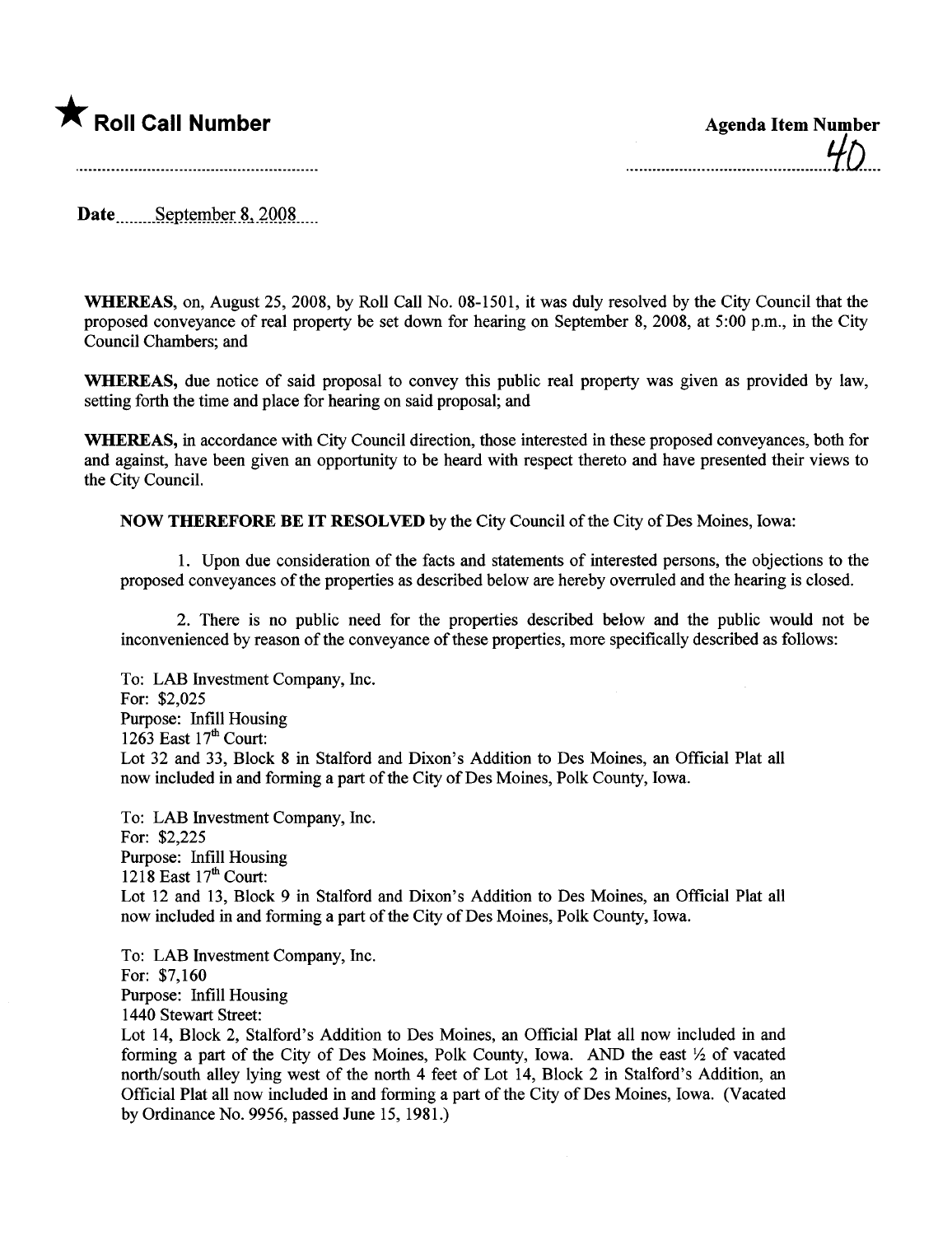

...\_..\_\_\_\_\_\_.\_\_\_\_\_\_...\_.....................~D.....

Date September 8, 2008

To: RM Madden Construction, Inc. For: \$500 Purpose: Infill Housing 1221 East  $17<sup>th</sup>$  Court: Lot 22 and 23 (except the North 10 feet of Lot 23), Block 8, Stalford & Dixon's Addition to Des Moines, an Official Plat all now included in and forming a part of the City of Des Moines, Polk County, Iowa.

To: RM Madden Construction, Inc. For: \$12,757 Purpose: Infill Housing 2625 Easton Boulevard: The North 175 feet of the Northeast 87 Feet of Lot 2 of the Subdivision of Lot 9 of the Offcial Plat of the East  $\frac{1}{2}$  of Section 31, Township 79 North, Range 23 West of the 5<sup>th</sup> P.M., all now included in and forming a part of the City of Des Moines, Polk County, Iowa.

To: Byron H. Barrett and Marilyn L. Barett For: \$100 Purpose: Sideyard 829 Morton Avenue: Lot 3, Block 10 in Grand View, an Official Plat, all now included in and forming a part of the City of Des Moines, Polk County, Iowa. AND 826 Morton Avenue: Lot 35, Block 9, Grand View, an Official Plat, all now included in and forming a part of the City of Des Moines, Polk County, Iowa. AND 828 Morton Avenue (To be conveyed as Permanent Easement for Sideyard only) Lot 36, Block 9 in Grand View, an Official Plat, all now included in and forming a part of the City of Des Moines, Polk County, Iowa. To: Curt W. Smith and Donna J. Wallace For: \$1,000 Purpose: Sideyard

818 Morton Avenue:

Lot 34, Block 9 in Grand View, an Official Plat, all now included in and forming a part of the City of Des Moines, Polk County, Iowa.

3. That the sale and conveyance of such properties and payment by such grantees of the consideration identified along with payment for the estimated publication and recording costs for these transactions are hereby approved.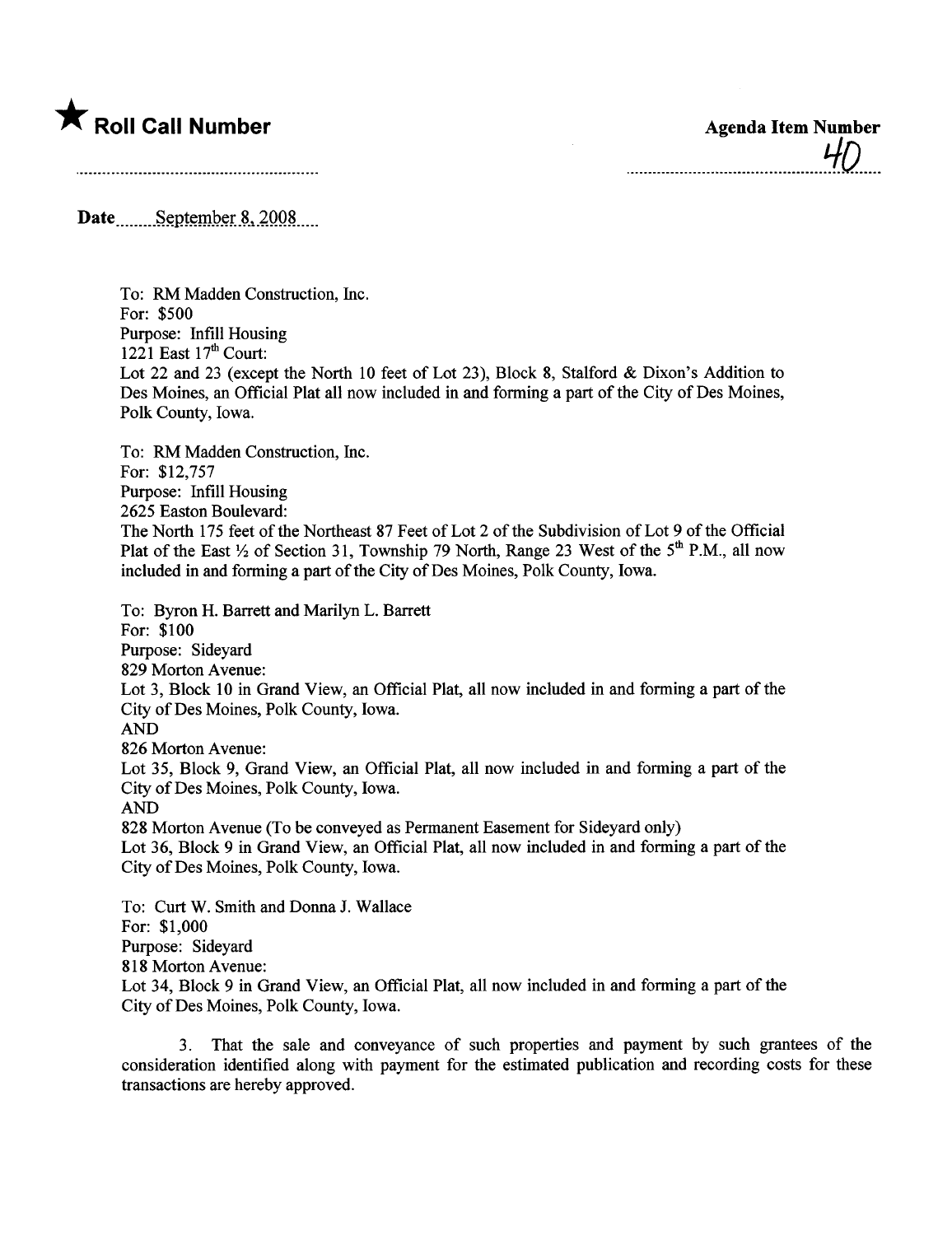

Date September 8, 2008

4. The Mayor is authorized and directed to sign the Deeds and Permanent Easement for the conveyances as identified above, and the City Clerk is authorized and directed to attest to the Mayor's signature.

5. The City Clerk is authorized and directed to forward the original of these Deeds and Permanent Easement, together with a certified copy of this resolution and of the affidavit of publication of the notice of this hearing, to the Real Estate Division of the Engineering Department for the purpose of causing said documents to be recorded.

6. The Real Estate Division Manager is authorized and directed to forward the original of the Deeds and Permanent Easement, together with a certified copy of this resolution and of the affdavit of publication of the notice of this hearing, to the Polk County Recorder's Office for the purpose of causing these documents to be recorded.

7. Upon receipt of the recorded documents back from the Polk County Recorder, the Real Estate Division Manager shall mail the originals of the Deeds and Permanent Easement and copies of the other documents to the grantees.

8. The proceeds from the sale of this property will be deposited as follows:

\$13,857 to Fund: STE057, ORG: PWK990000, Fund Description: Storm Water Improvements, City-wide Storm Water Utility Projects, Page 4 of the 2008/09 CIP. \$11,191.00 to CDM Index: 950287, Fund: SP767, ORG: ENG980500, Fund Description: Propert Maintenance Fund.

(Council Communication No.  $08-528$ )

Moved by to adopt.

APPROVED AS TO FORM:<br>Alemna L. hang

| <b>COUNCIL ACTION</b> | <b>YEAS</b> | <b>NAYS</b> | <b>PASS</b> | <b>ABSENT</b>   |  |
|-----------------------|-------------|-------------|-------------|-----------------|--|
| <b>COWNIE</b>         |             |             |             |                 |  |
| <b>COLEMAN</b>        |             |             |             |                 |  |
| <b>KIERNAN</b>        |             |             |             |                 |  |
| <b>HENSLEY</b>        |             |             |             |                 |  |
| <b>MAHAFFEY</b>       |             |             |             |                 |  |
| <b>MEYER</b>          |             |             |             |                 |  |
| <b>VLASSIS</b>        |             |             |             |                 |  |
| <b>TOTAL</b>          |             |             |             |                 |  |
| <b>MOTION CARRIED</b> |             |             |             | <b>APPROVED</b> |  |

## **CERTIFICATE**

DIANE RAUH, City Clerk of said City hereby tify that at a meeting of the City Council of d City of Des Moines, held on the above date, ong other proceedings the above was adopted.

WITNESS WHEREOF, I have hereunto set my hand and affixed my seal the day and year first ove written.

Mavor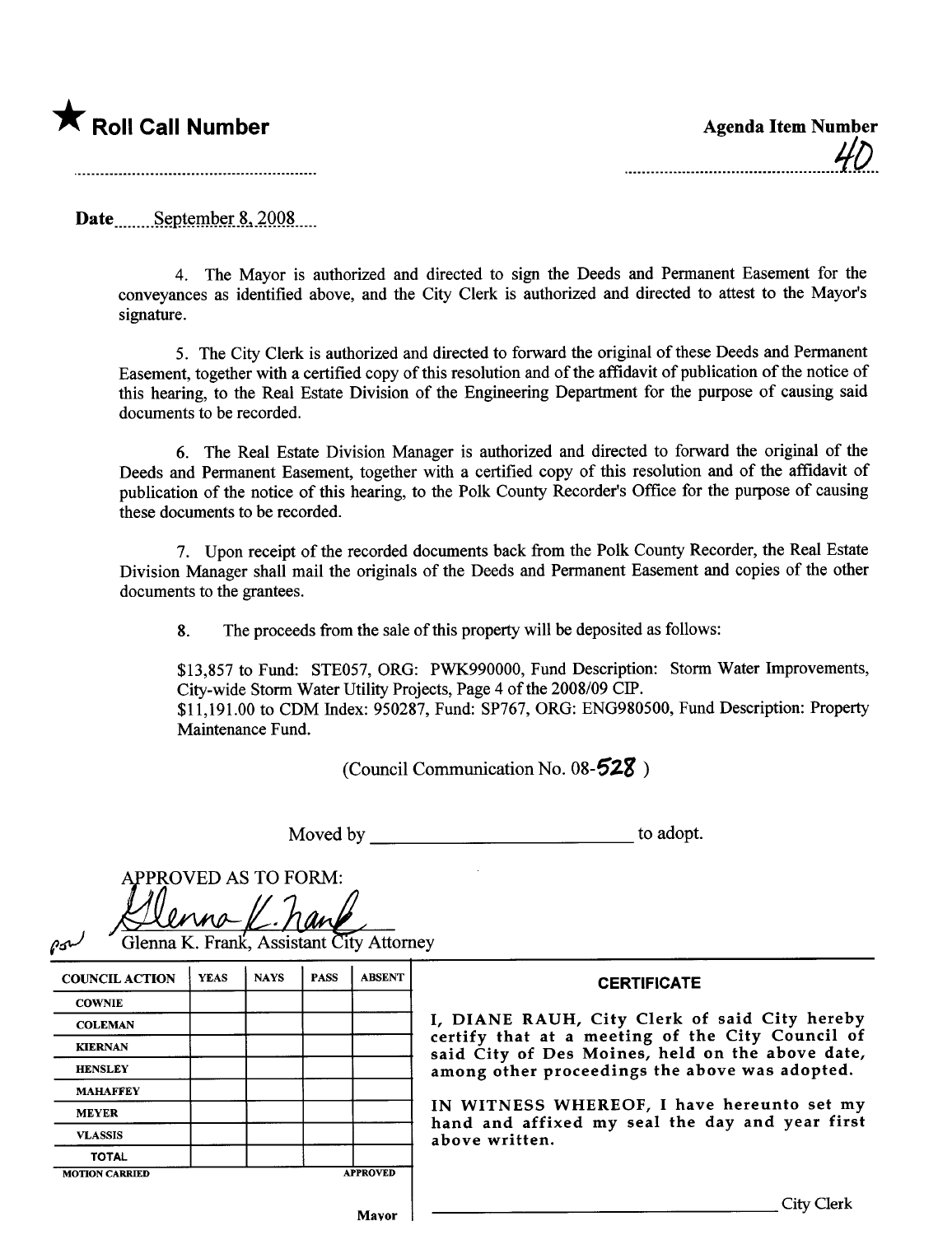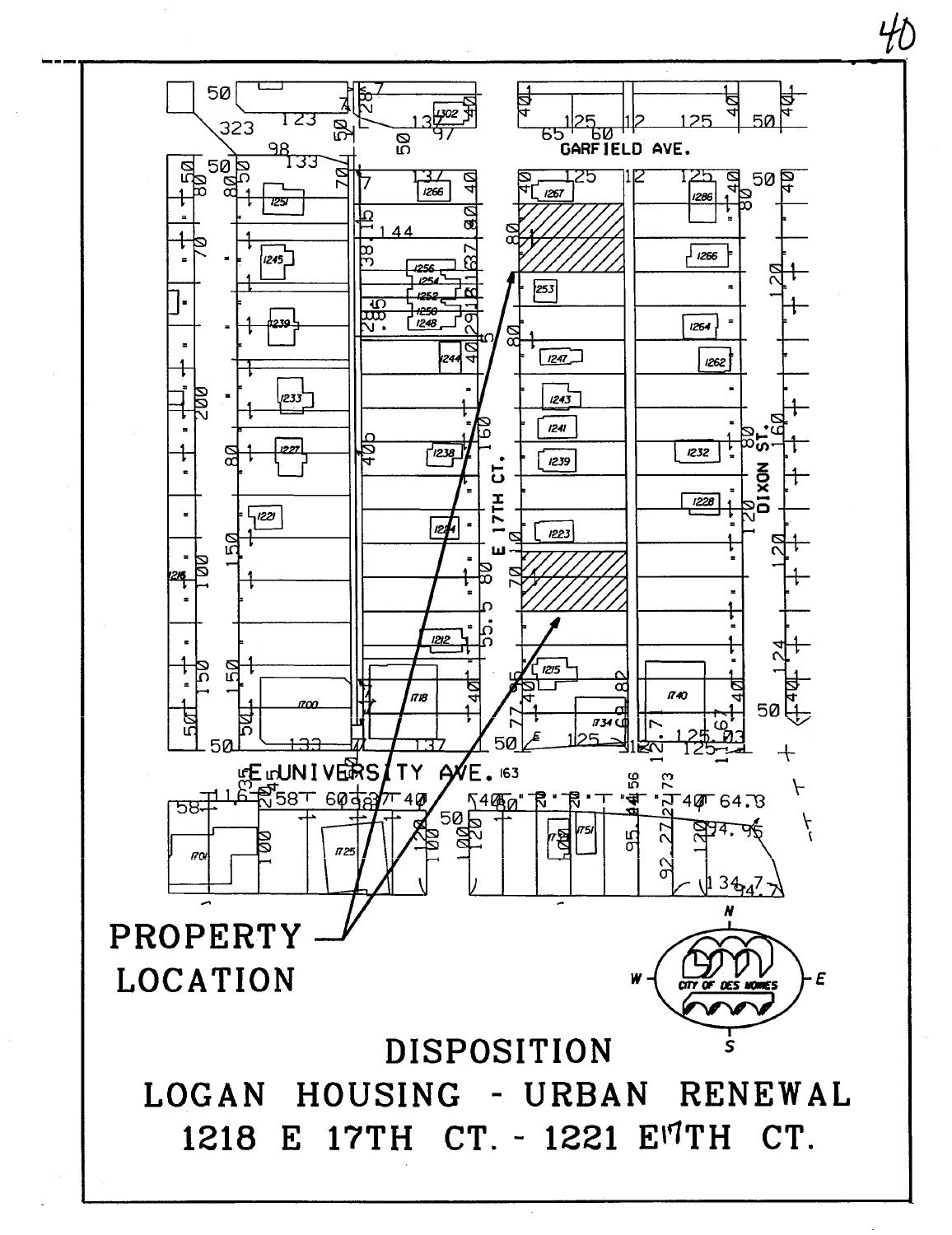

 $40<sup>°</sup>$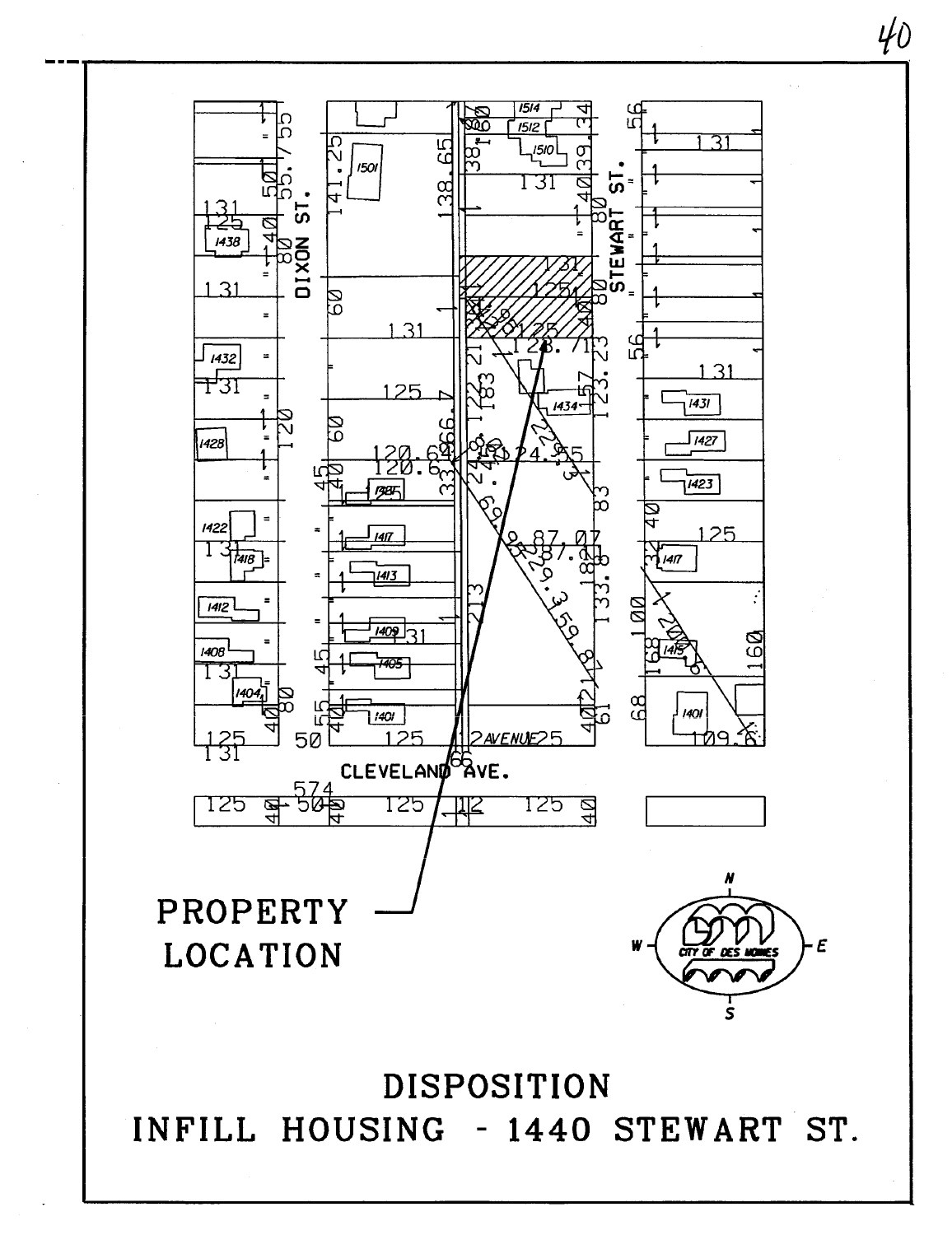